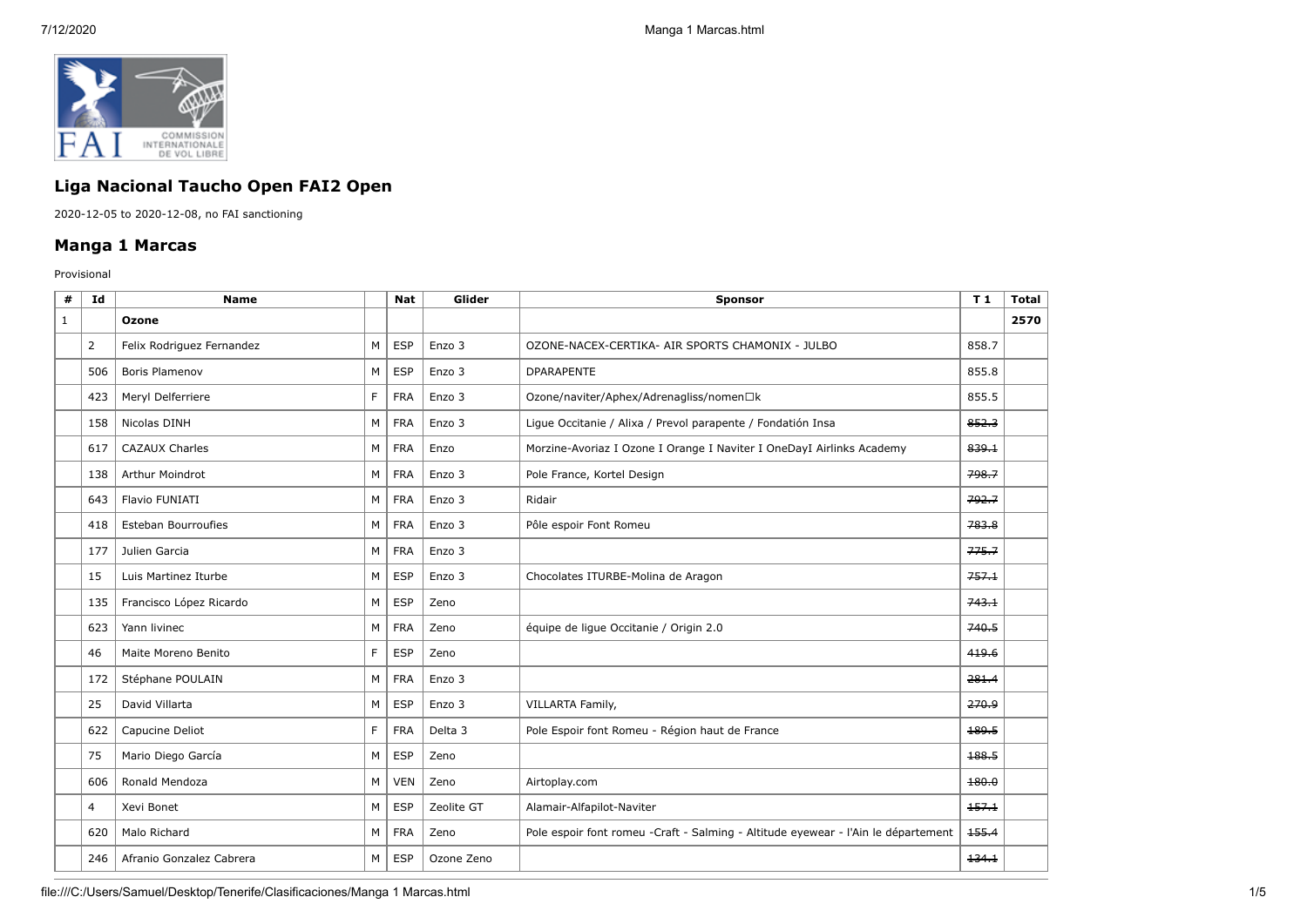| #              | Id           | <b>Name</b>                                           |   | <b>Nat</b> | Glider          | <b>Sponsor</b>                                                            | T <sub>1</sub> | <b>Total</b> |
|----------------|--------------|-------------------------------------------------------|---|------------|-----------------|---------------------------------------------------------------------------|----------------|--------------|
|                | 107          | Jordi Farré Hernández                                 | M | <b>ESP</b> | Zeno            | Strip Air                                                                 | 115.5          |              |
|                | 412          | Nelson Pacheco                                        | M | <b>POR</b> | Enzo 3          | Flytrip.Algarve/Wonderangulo                                              | 113.5          |              |
|                | 51           | Virgilio Ortiz Martín                                 | M | <b>ESP</b> | Zeno            | Vinos Fortis Montaraz                                                     | 110.7          |              |
|                | 64           | Jose Antonio Perez Jorge                              | M | <b>ESP</b> | Mantra 7        |                                                                           | 110.6          |              |
|                | 194          | Miguel Casas Suárez                                   | М | <b>ESP</b> | Alpina 2        |                                                                           | 101.7          |              |
|                | 182          | Eusebio soares                                        | M | <b>POR</b> | Enzo 3          | 3ssolar                                                                   | 95.1           |              |
|                | 98           | Fabián Déniz Quintana                                 | M | <b>ESP</b> | Zeno            |                                                                           | 91.8           |              |
|                | 214          | Dario Dandeu                                          | M | <b>ITA</b> | Enzo 3          | Fly-Air3                                                                  | 91.0           |              |
|                | 115          | Jordi Roset Ilobet                                    | М | <b>ESP</b> | Alpina 3        |                                                                           | 88.6           |              |
|                | 43           | Jonathan Hugh Marsh                                   | M | <b>GBR</b> | Enzo 3          |                                                                           | 85.9           |              |
|                | 259          | Matthias Kothe                                        | M | <b>GER</b> | Enzo 3          | Nordeutsche Gleitschirmschule   KOMAT                                     | 83.6           |              |
|                | 17           | Xavier Berneda                                        | M | <b>ESP</b> | Enzo 3          | MunichSports.com - Parashop.es - FlyFox - DuuoShoes.com                   | 81.4           |              |
|                | 163          | Dijoux Daniel                                         | M | <b>FRA</b> | Enzo 3          | Pole espoir font Romeu                                                    | 81.4           |              |
|                | 274          | David Polo Gutiérrez                                  | M | <b>ESP</b> | Swift 5         |                                                                           | 79.1           |              |
|                | 625          | Ricardo Mota Leite                                    | M | <b>POR</b> | Mantra 6        | AbouaAboua                                                                | 69.0           |              |
|                | 317          | Miquel Angel Pifarré Boix                             | M | <b>ESP</b> | Zeno            | Àger Aventura't                                                           | 68.4           |              |
|                | 76           | Luis Manuel Ramos                                     | М | <b>ESP</b> | Zeno            | enminube                                                                  | 43.5           |              |
|                | 67           | Guillermo De Armas Estévez                            | M | <b>ESP</b> | Zeno            | ALAMAIR                                                                   | <b>NaN</b>     |              |
| $\overline{2}$ |              | <b>Niviuk</b>                                         |   |            |                 |                                                                           |                | 2554         |
|                | 644          | Erwan Didriche                                        | M | <b>FRA</b> | Icepeak X - one | Syride                                                                    | 859.4          |              |
|                | $\mathbf{1}$ | Francisco Javier Reina Lagos                          | M | <b>ESP</b> | Icepeak X one   | Niviuk                                                                    | 849.0          |              |
|                | 9            | jesus costa sanchez                                   | M | <b>ESP</b> | Icepeak X.One   | Nivik españa - Mediterranean Paragliders.com- parapentedesnivel.com-FAMUR | 846.0          |              |
|                | 3            | Miguel Diaz Ruiz                                      | M | <b>ESP</b> | Icepeak X one   | Niviuk                                                                    | 843.2          |              |
|                | 636          | Timoté Roche                                          | M | <b>FRA</b> | Icepeak X-One   |                                                                           | 785.0          |              |
|                | 62           | Antonio Manuel Pérez Aserrador                        | М | <b>ESP</b> | X-one           | Tenerfly / Endurance Canarias                                             | 784.4          |              |
|                | 54           | Cristo Afonso                                         | M | <b>ESP</b> | Icepeak Evox    | Kangaroo Tandem - Tenerife Paragliding Center                             | 736.3          |              |
|                | 176          | José António Das Neves Freire Higino Rebelo   M   POR |   |            | Icepeak X-One   | Naviter / High Adventure                                                  | 281.9          |              |
|                | 23           | GREGORIO GONZALEZ OLIVA                               | M | <b>ESP</b> | Niviuk X-One    | TENERFLY / NIVEL 21                                                       | 217.2          |              |
|                | 122          | Victor Boudet                                         | M | <b>FRA</b> | NIviuk X-One    | Pole espoir vol libre / Pointe Ardennes parapente                         | 197.0          |              |
|                | 502          | Sergio Sánchez Plaza                                  | М | <b>ESP</b> | Artik 5         |                                                                           | 189.0          |              |
|                | 646          | Justin Puthod                                         | М | <b>FRA</b> | Peak 5          |                                                                           | 152.5          |              |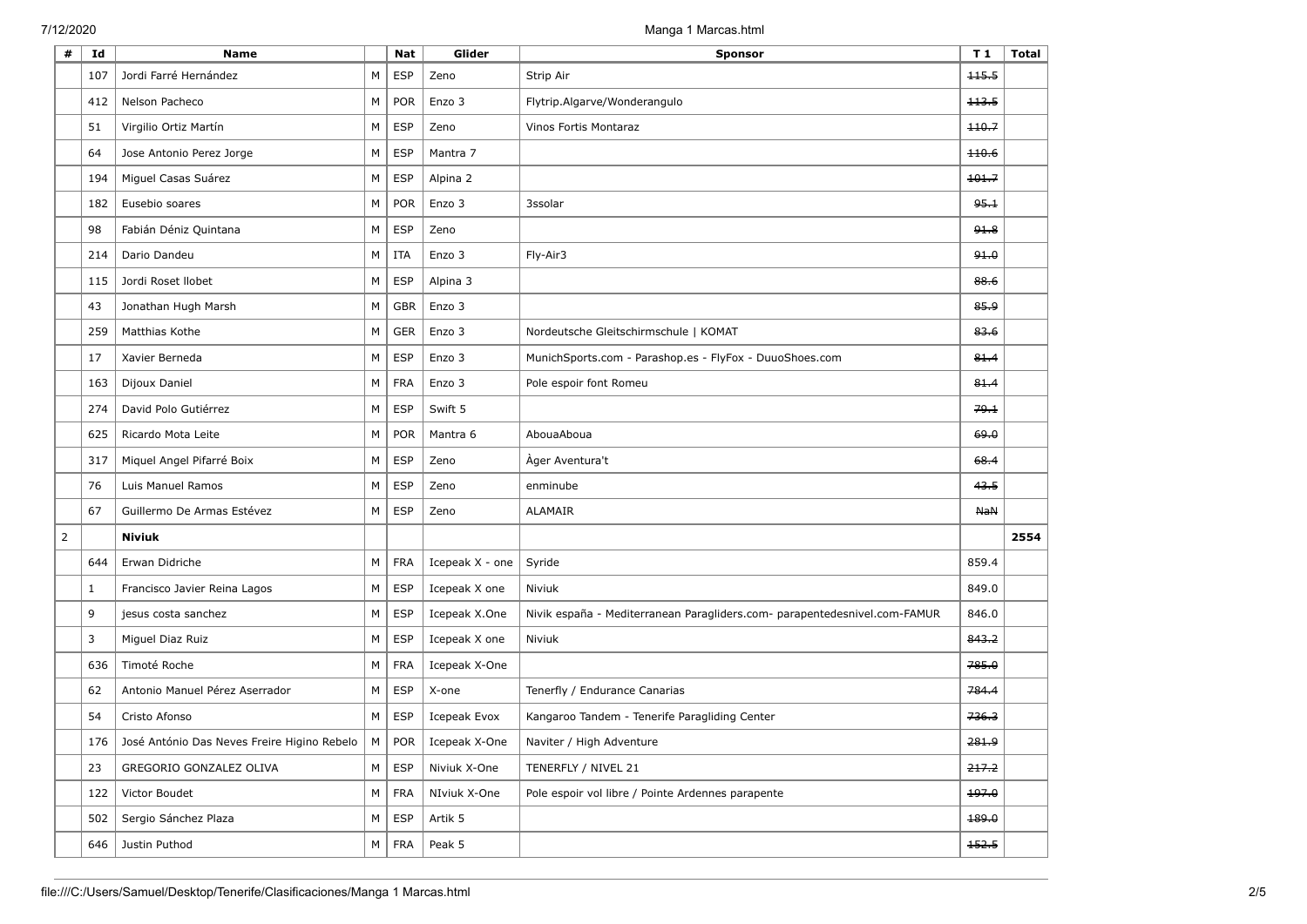| # | Id  | <b>Name</b>                  |   | <b>Nat</b> | Glider         | <b>Sponsor</b>                              | T <sub>1</sub> | <b>Total</b> |
|---|-----|------------------------------|---|------------|----------------|---------------------------------------------|----------------|--------------|
|   | 654 | Jonas Laplace                | М | <b>FRA</b> | Peak 5         |                                             | 152.0          |              |
|   | 605 | Jules Perrin                 | М | <b>FRA</b> | Icepeak X-one  | fly fat                                     | 128.5          |              |
|   | 42  | Manuel Damián Alonso Álvarez | M | <b>ESP</b> | Peak 5         | LET'S FLY                                   | 114.8          |              |
|   | 185 | Miki ventaja diaz            | М | <b>ESP</b> | X-One          |                                             | 114.1          |              |
|   | 57  | José manuel Reina lagos      | M | <b>ESP</b> | Peak 5         | Excavaciones y transportes Benalvalle sl    | 109.4          |              |
|   | 202 | Raúl Iván Hernández González | М | <b>ESP</b> | Peak 5         |                                             | 108.0          |              |
|   | 351 | Miquel Serralta Riera        | M | <b>ESP</b> | Ikuma          |                                             | 100.2          |              |
|   | 505 | David Hernández Reyes        | М | <b>ESP</b> | Peak 5         | Alfapilot                                   | 84.1           |              |
|   | 56  | Oscar Falcon Soldevila       | М | <b>ESP</b> | Icepeak Evox   | ALL OF YOU                                  | وبوج           |              |
|   | 354 | Jordi Massallé Josa          | М | <b>ESP</b> | Ikuma          |                                             | 74.0           |              |
|   | 353 | Adrià Fabra Amorós           | M | <b>ESP</b> | Ikuma2         |                                             | 56.4           |              |
|   | 352 | Sergi Pifarré Abad           | M | <b>ESP</b> | Hook 4         | Àger Aventura't                             | 36.9           |              |
| 3 |     | <b>UP</b>                    |   |            |                |                                             |                | 2331         |
|   | 5   | Larry Pino Mandry            | М | <b>ESP</b> | Guru           | Alfapilot                                   | 785.7          |              |
|   | 81  | Cecilio Valenzuela Reguena   | М | <b>ESP</b> | Guru           | De Nube a Nube                              | 778.0          |              |
|   | 60  | jean marc malhonda           | M | <b>FRA</b> | Meru           | flytenerife                                 | 767.5          |              |
|   | 13  | Juan Carlos Becerra          | M | <b>ESP</b> | Up Guru        | Parapentealicante.com                       | 206.6          |              |
|   | 10  | Juan Carlos Martínez Melón   | М | <b>ESP</b> | Guru           | denubeanube. com - air3                     | 141.5          |              |
|   | 11  | Roger Pifarré Abad           | М | <b>ESP</b> | Up Guru        | Ager Aventura't                             | 135.1          |              |
|   | 80  | Pablo Menchero García-Olías  | М | <b>ESP</b> | Guru           | MEGAMEC Ayuntamiento de Mora                | 125.6          |              |
|   | 611 | Jan Rentowski                | М | POL        | Guru           | gringofly.com High Adventure UP Paragliders | 113.5          |              |
|   | 638 | Dmitry Kalita                | М | <b>EST</b> | Trango Race    |                                             | 108.6          |              |
|   | 125 | Amando García González       | M | <b>ESP</b> | <b>UP Guru</b> | Happyfly Tenerife                           | 105.8          |              |
|   | 82  | Jorge Rodriguez Gomez        | М | <b>ESP</b> | Meru           | Galiza Caníbal                              | 98.1           |              |
|   | 73  | James Thomas Marsh           | М | <b>GBR</b> | Meru           | Tenerife Top Paragliding                    | 97.2           |              |
|   | 97  | Vallès Milla Pere            | M | <b>ESP</b> | Meru           |                                             | 97.0           |              |
|   |     | <b>Mac Para</b>              |   |            |                |                                             |                | 1005         |
|   | 38  | Juanma Garcia Guerrero       | M | <b>ESP</b> | Magus          | Aire y vuelo                                | 830.0          |              |
|   | 603 | santangelo fabrice           | M | <b>FRA</b> | Magus          | dinovol                                     | 100.2          |              |
|   | 310 | Javier Liria López           | M | <b>ESP</b> | Eden 7         | Mundosa®                                    | 74.7           |              |
| 5 |     | 777                          |   |            |                |                                             |                | 774          |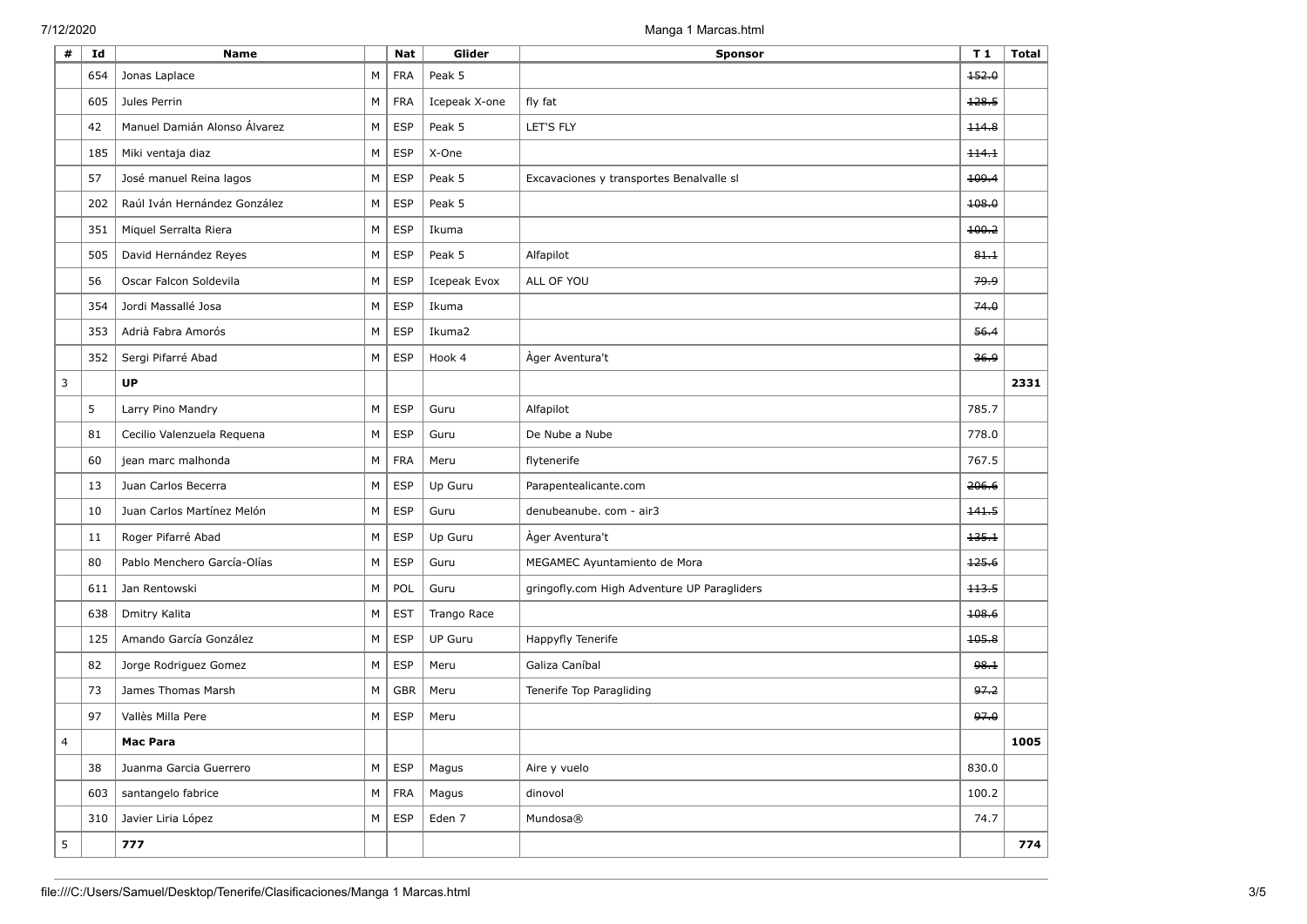| #              | Id  | <b>Name</b>                  |   | <b>Nat</b> | Glider       | <b>Sponsor</b>                                          | T <sub>1</sub> | <b>Total</b> |
|----------------|-----|------------------------------|---|------------|--------------|---------------------------------------------------------|----------------|--------------|
|                | 132 | Carlos Lopes                 | M | <b>POR</b> | 777 Gambit   | www.mineiro.com.pt                                      | 773.5          |              |
|                | 221 | Laura Puente Poza            | F | <b>ESP</b> | Queen 2      |                                                         | NaN            |              |
| 6              |     | <b>Flow</b>                  |   |            |              |                                                         |                | 543          |
|                | 635 | Philippe Broers              | M | <b>BEL</b> | Flow Spectra |                                                         | 542.6          |              |
| $\overline{7}$ |     | Gin                          |   |            |              |                                                         |                | 492          |
|                | 45  | Daniel Crespo                | М | <b>ESP</b> | Leopard      | Ojovolador.com - GIN - Kasana.es                        | 284.4          |              |
|                | 74  | lorenzo nadali               | M | <b>ITA</b> | Boomerang 11 | scientific team                                         | 109.4          |              |
|                | 645 | Louis CUSSOT                 | M | <b>FRA</b> | Bonanza 2    |                                                         | 98.1           |              |
|                | 40  | Federico Núñez Alcón         | M | <b>ESP</b> | Leopard      | Zahe.ropa                                               | 84.7           |              |
|                | 612 | Tom Chauvin                  | М | <b>FRA</b> | Boomerang 11 | THERMA SALINA, POUPET VOL LIBRE, PÔLE ESPOIR Font Romeu | 71.2           |              |
|                | 120 | Mario Moreno Andreu          | M | <b>ESP</b> | Camino       | <b>EOLOX</b>                                            | 69.1           |              |
| 8              |     | <b>Skywalk</b>               |   |            |              |                                                         |                | 305          |
|                | 49  | Dani Martínez Alarcón        | M | <b>ESP</b> | Cayenne 6    | Skywalk España - Castillo de Segura - OlivAir           | 113.8          |              |
|                | 124 | Augusto Clemente ramirez     | M | <b>ESP</b> | Cayenne 6    |                                                         | 102.2          |              |
|                | 174 | Silvio Zugarini              | M | <b>ITA</b> | Cayenne 6    |                                                         | 89.3           |              |
|                | 323 | Luis Linde Contreras         | M | <b>ESP</b> | Cayenne 6    | Zen Parapente - Skywalk España                          | 78.7           |              |
| 9              |     | PHI                          |   |            |              |                                                         |                | 148          |
|                | 255 | Carlos Antonio Cervilla Diaz | M | <b>ESP</b> | PHI Allegro  | Granaltura.es - Kasana.es - PHI                         | 90.2           |              |
|                | 512 | David Moral Alvarez          | M | <b>ESP</b> | Phi Maestro  |                                                         | 57.4           |              |
| 10             |     | <b>Axis</b>                  |   |            |              |                                                         |                | 146          |
|                | 101 | Jaume Font Ferrer            | M | <b>ESP</b> | Venus SC     | HAPPY FLY Tenerife                                      | 100.6          |              |
|                | 508 | Óliver Álvarez Lorenzo       | M | <b>ESP</b> | Comet        | Parapente Ferrol                                        | 45.8           |              |
| 11             |     | <b>Advance</b>               |   |            |              |                                                         |                | 84           |
|                | 649 | Hericher Hugo                | M | <b>FRA</b> | Omega 3      | Air sports                                              | 84.1           |              |
| 12             |     | <b>Nova</b>                  |   |            |              |                                                         |                | 59           |
|                | 322 | Fermin Montaner Morant       | M | <b>ESP</b> | Sector       | montaner.de                                             | 59.4           |              |
| 13             |     | <b>Gradient</b>              |   |            |              |                                                         |                | 44           |
|                | 178 | Eva Vinuesa Prieto           | F | <b>ESP</b> | Aspen 5      |                                                         | 44.3           |              |
| 14             |     | Airdesing                    |   |            |              |                                                         |                | 37           |
|                | 604 | Agnieszka Korolczuk          | F | POL        | Rise 2       |                                                         | 36.9           |              |

*Report created: 2020-12-07T09:36:03+01:00*